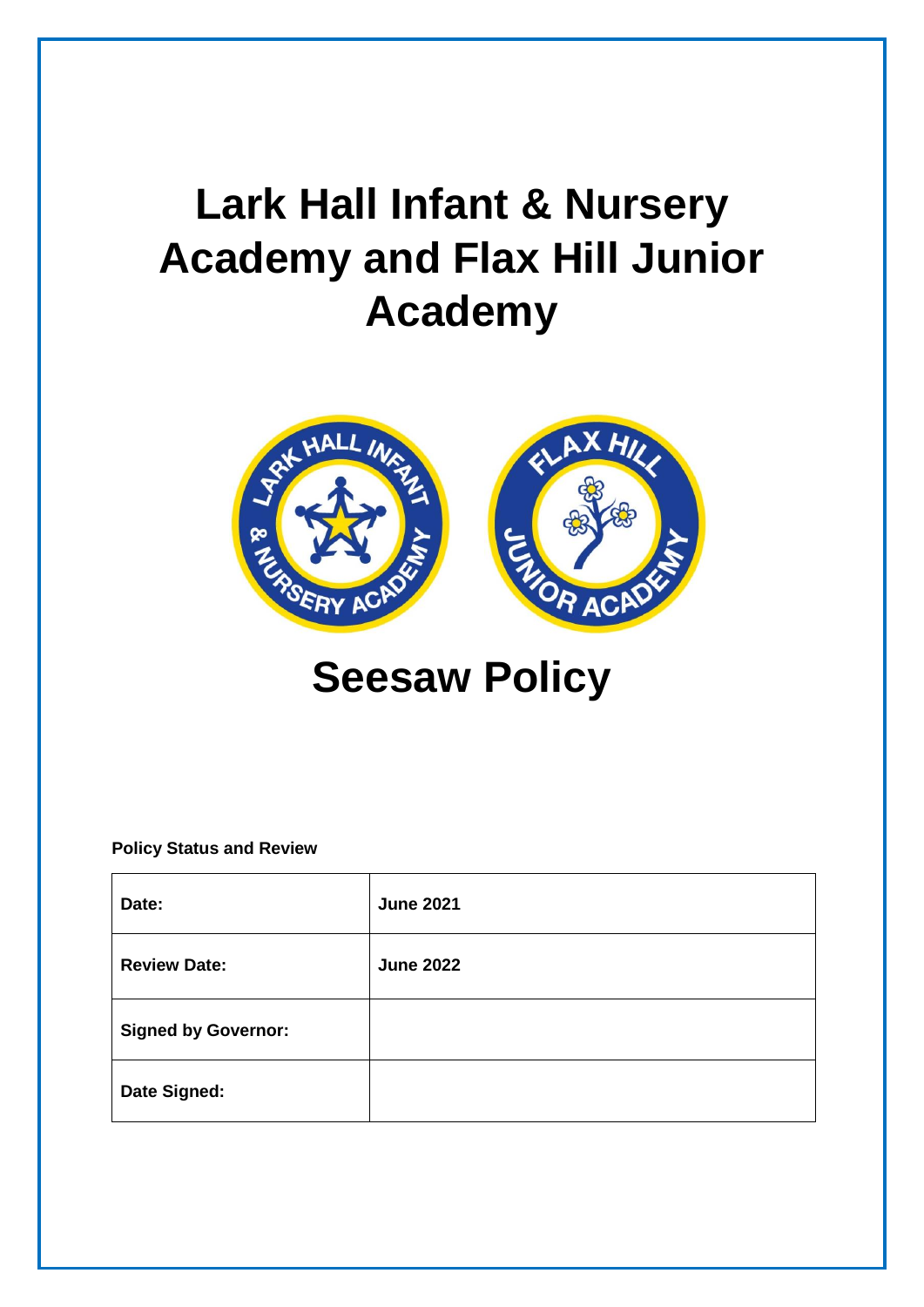Flax Hill Junior and Lark Hall Infants will use Seesaw to provide blended learning – it will be used to post content on using vimeo for video clips. Teachers can post work, comment on submitted work and also leave messages for the whole class within the website. Seesaw will be used to set class activities such as homework.

# **Setting work**

Teachers will use the Activity tool to set work. Work will be set to the default of whole class but individual tailored activities can be set for children with SEN who would struggle to access the whole class learning.

# **Teachers will:**

-set a variety of work such as photos, videos or internet links. The links will be checked in advance and be to age appropriate content.

-provide instructions to explain to the children how to complete each activity using vimeo clips – no teacher is to use video of themselves.

-set worksheets as pdfs or photos.

- may include further instructions as to how to download content from the website by including a link.

- notify children how they will be responding to the work within the written instruction.

# **Responding to work**

#### **Teachers will:**

-approve appropriate work so the children are alerted that it has been submitted.

- send back work that is not appropriate e.g. not relevant to the learning, use of slang on texts.

- -'like' the work by clicking on the heart.
- -mark the submitted work
- -'check-in' on the app regularly during a working day.

#### **Subject feedback**

Marking will be provided in the following subjects:

Maths- answers will be uploaded for the class the day after the work has been set. Children will self-mark.

SPAG- any errors will be identified and corrected.

Foundation subject - a 'like', stamp and/or house point will be given.

Written work- a written or verbal response will be given.

#### **Children will:**

-use the Add Response tool to submit their work – this allows Seesaw to recognise that they complete it.

-follow the online safety rules and only use for school work

-report to an adult if they come across any unsafe content.

# **Parents will:**

-ensure that appropriate firewalls and age restrictions are set on computers.

-computer use is regularly monitored.

-ensure communication is kept to a professional level.

-ensure submitted work is clearly photographed to enable a teacher to mark it.